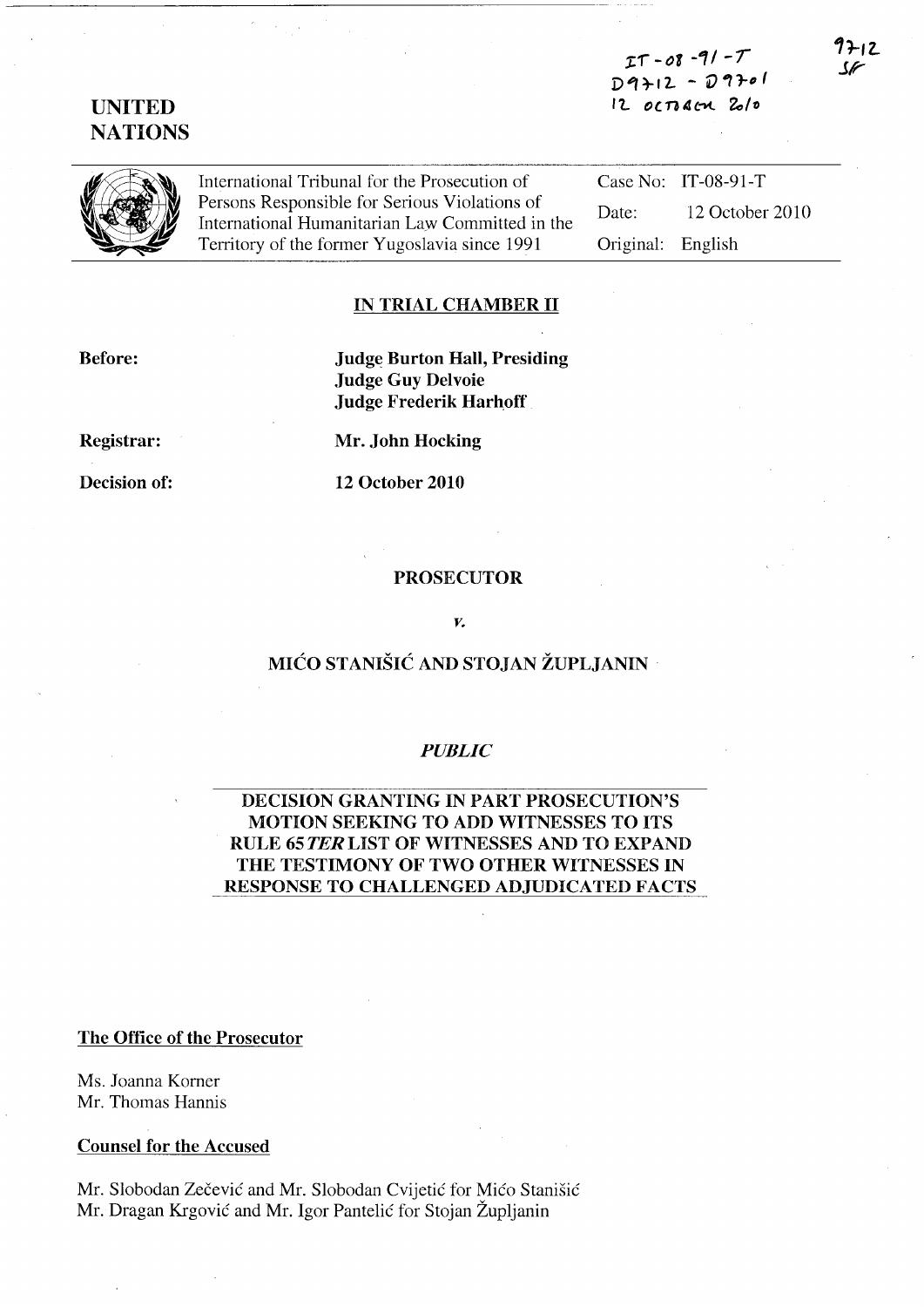**TRIAL CHAMBER II** ("Trial Chamber") of the International Tribunal for the Prosecution of Persons Responsible for Serious Violations of International Humanitarian Law Committed in the Territory of the former Yugoslavia since 1991 ("Tribunal") is seised of "Prosecution's motion seeking to amend its Rule 65 *ter* list of witnesses in response to challenges to adjudicated facts", filed confidentially on 8 July 2010 ("Motion").<sup>1</sup>

# **I. PROCEDURAL HISTORY**

1. On 22 July 2010, the Defence for Stojan Župljanin filed a response ("Župljanin Response") objecting to the Motion? The Defence for Mico Stanisic did not respond. On 27 July 2010 the Prosecution sought leave to file a reply and replied ("Reply").<sup>3</sup>

2. On 21 July 2010, acting pursuant to the Trial Chamber's 14 July 2010 "Decision granting in part the Prosecution's motion to amend its Rule 65 *ter* witness list as a result of the Trial Chamber's 1 April 2010 decision concerning judicial notice of adjudicated facts", the Prosecution filed a notice adding ST17, ST26, ST240 and ST253 to the 65 *ter* list.<sup>4</sup> Accordingly, the Trial Chamber interprets the portion of the Motion pertaining to ST17, ST26, ST240 and ST253 as a request to expand their testimony to address the adjudicated facts purportedly challenged by the Defence.<sup>5</sup>

3. On 11 October 2010, the Trial Chamber rendered an oral decision with regard to witness ST17.<sup>6</sup>

### **II. SUBMISSIONS**

#### **A. Motion**

#### 1. Addition of ST55 and ST41

3. The Prosecution seeks to add two witnesses, ST41 and *ST5S,* to its Rule 65 *ter* list of witnesses in order to provide additional evidence in support of adjudicated facts challenged by the

<sup>&</sup>lt;sup>1</sup> Prosecutor v. Mićo Stanišić and Stojan Župljanin, Case No. IT-08-91-T, Prosecution's Motion seeking to amend its Rule 65 terlist of witnesses in response to challenges to adjudicated facts, filed confidentially on 8 July 2010.

*Prosecutor v. Mićo Stanišić and Stojan Župljanin*, Case No. IT-08-91-T, Župljanin response to Prosecution's motion seeking leave to amend its Rule 65 *ter* list of witnesses in response to challenges to adjudicated facts, filed confidentially on 22 July 2010.

<sup>&</sup>lt;sup>3</sup> Prosecutor v. *Mićo Stanišić and Stojan Župljanin*, Case No. IT-08-91-T, Prosecution's Motion for leave to reply and reply to Zupljanin's response to Prosecution's motion seeking to amend its Rule 65 *ter* list of witnesses in response to challenges to adjudicated facts, filed confidentially on 26 July 2010.

*Prosecutor v. Mićo Stanišić and Stojan Župljanin*, Case No. IT-08-91-T, Prosecution's notice pursuant to the Trial Chamber's decision granting in part the Prosecution's motion to amend its Rule 65 *ter* witness list, with confidential annexes, 21 July 2010, Annex A.

 $<sup>5</sup>$  Motion, paras 16-23.</sup>

 $6$  11 October 2010, T. 66-67(livenote).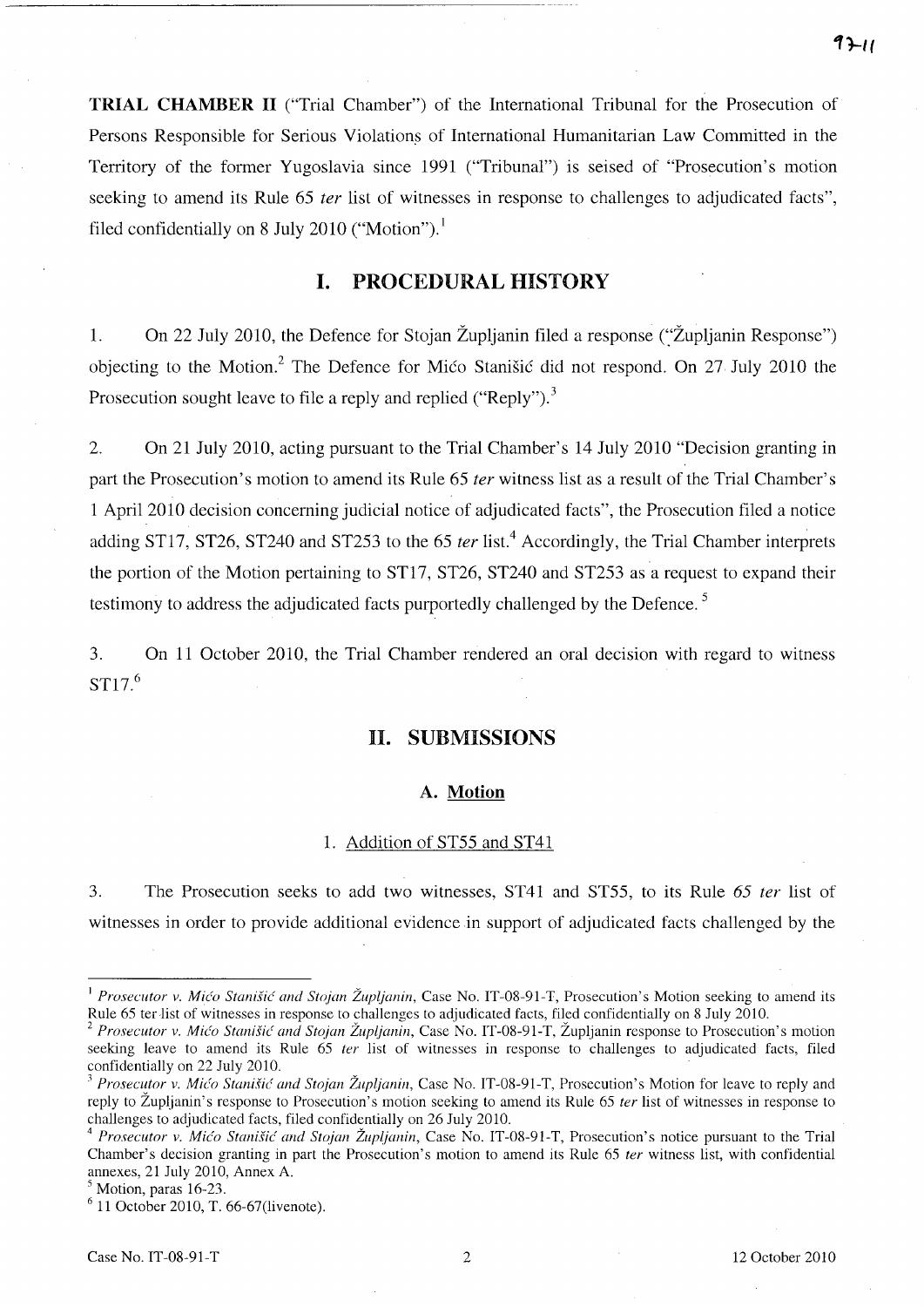Defence through cross-examination.<sup>7</sup> The Prosecution submits that it has good cause for seeking leave to amend its Rule 65 *ter* list.<sup>8</sup> The Prosecution contends that while both the Stanisic and Zupljanin Defence teams have stated that they challenge all adjudicated facts, specific challenges to adjudicated facts have only arisen during the course of cross-examination of witnesses.<sup>9</sup> The Motion addresses those facts which have been specifically challenged.<sup>10</sup>

4. The Prosecution submits that ST55 can provide evidence addressing challenged adjudicated facts 519, 542 and 943.<sup>11</sup> Adjudicated fact 519 pertains to attacks against several non-Serb towns in Kotor Varos.12 Adjudicated facts 542 and 943 pertain to killings and looting in Dabovci in Kotor Varoš.<sup>13</sup> According to the Prosecution, the three adjudicated facts were challenged during the crossexamination of  $ST167$ <sup>14</sup>

5. The Prosecution recalls that ST55 was previously on its Rule 65 *ter* witness list<sup>15</sup> and submits that it withdrew ST55 from the 65 *ter* list at the invitation of the Trial Chamber to reduce the scope of the Indictment and on the basis that ST55's evidence was largely covered by adjudicated facts. 16 The Prosecution proposes that ST55 be heard pursuant to Rule 92 *bis. l7* 

6. The Prosecution asserts that witness ST41, who had been on its original 65 *ter* list, can provide evidence addressing challenged adjudicated fact 1268, pertaining to the imposition of a curfew on Muslims and Croats in the municipality of Doboj.<sup>18</sup> Adjudicated fact 1268 was challenged during the cross-examination of  $ST216^{19}$  and  $ST162<sup>20</sup>$  The Prosecution proposes that ST41 be heard pursuant to Rule 92 *bis.* <sup>21</sup>

<sup>15</sup> Motion, para. 12.

21 Motion, para. 15.

 $<sup>7</sup>$  Motion, paras 1, 2.</sup>

<sup>8</sup> Motion, paras 5-26.

<sup>&</sup>lt;sup>9</sup> Motion, para. 7.

<sup>&</sup>lt;sup>10</sup> Motion, para. 8.

<sup>&</sup>lt;sup>11</sup> Motion, para. 13.

<sup>&</sup>lt;sup>12</sup> Prosecutor v. Mićo Stanišić and Stojan Župljanin, Case No. IT-08-91-T, Decision granting in part Prosecution's motions for judicial notice of adjudicated facts pursuant to Rule 94(B), 1 April 2010, Annex A, p. 43 ("Adjudicated Facts Decision").

<sup>13</sup>*Id.,* Annex A, p. 45 and p. 79.

<sup>&</sup>lt;sup>14</sup> ST167, 30 Jun 2010, T. 12457-12459, 30 Jun 2010, T.12461 and 30 Jun 2010, T.12456-12457.

<sup>&</sup>lt;sup>16</sup> Motion, para. 12. See also *Prosecutor v. Mićo Stanišić and Stojan Župljanin*, Case No. IT-08-91-T, Prosecution's response to Trial Chamber's invitation to reduce the scope of its indictment, with confidential annexes, filed confidentially, 24 April 200S, Annex B, p.l.

Motion, para. 13.

<sup>&</sup>lt;sup>18</sup> Motion, para. 15.

<sup>19</sup> ST216, 2S Apr 2010, T. 9366-9372.

<sup>20</sup> STl62, 11 May 2010, T. 9934-9943.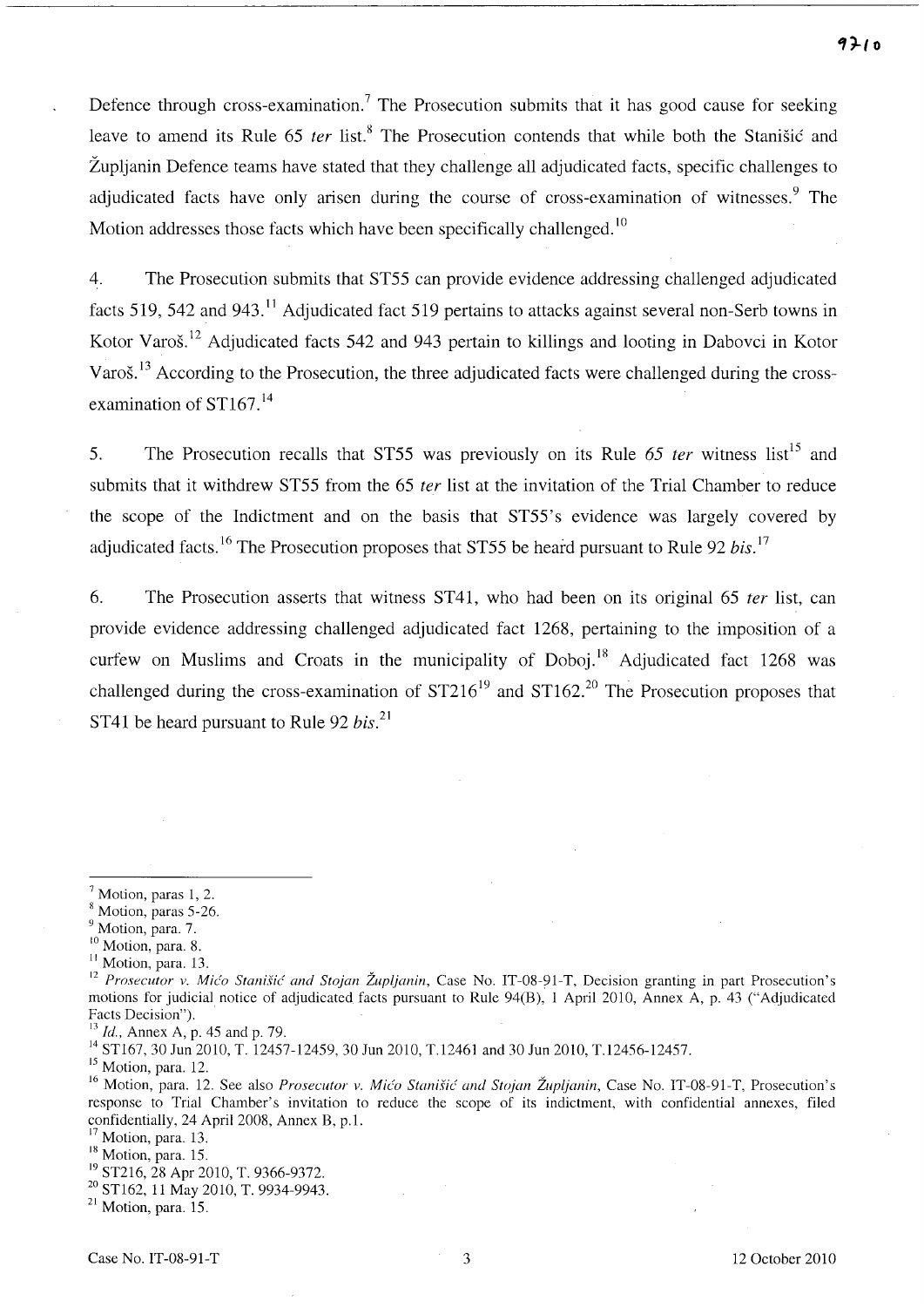### 2. Expanding the scope of the testimony of ST17, ST26, ST240, ST253

7. Furthermore, the Prosecution submits that the proposed evidence of ST17, ST26, ST240 and ST253 can also address a number of challenged adjudicated facts.<sup>22</sup> For example, ST17 can testify "on the facts which have been challenged by the Defence with regard to the killings at Velagići"<sup>23</sup> and ST253 can cover facts 1214 and 1215 in addition to fact 500-505 "to counter the Defence's challenge to adjudicated facts relating to  $\lceil ... \rceil$  Teslic.<sup>724</sup>

# **A. Zupljanin Response**

8. **In** its response, the Zupljanin Defence opposes the Motion and requests that the Trial Chamber deny it.<sup>25</sup> The Župlianin Defence submits that the Prosecution seeks to expand the scope of its case.<sup>26</sup> The Župljanin Defence maintains that the witness summaries associated with the two proposed witnesses introduce evidence that addresses matters extending "well beyond" the events which form the basis of the adjudicated facts thus far challenged by the Defence.<sup>27</sup> The Župljanin Defence submits that this evidence would be prejudicial to the Defence.<sup>28</sup>

9. Concerning the proposed addition of ST55, the Župljanin Defence contends that his witness summary indicates he will testify on matters that are irrelevant to supporting the challenged adjudicated facts as argued by the Prosecution.<sup>29</sup> With respect to ST41, the Župljanin Defence submits that in addition to addressing adjudicated fact 1268, the summary witness statement concerns broader matters material to "other allegations" in this case.<sup>30</sup>

### **B. Reply**

10. The Prosecution requests leave to file a reply and replies that the proposed witnesses do not expand the scope of the case.<sup>31</sup> It states that the complete witness statements are offered with a view to: (1) addressing the challenged adjudicated facts and (2) assisting the Trial Chamber to assess the credibility and reliability of the witnesses.  $32$ 

<sup>22</sup> Motion, para. 8.

 $23$  Motion, paras 16-17.

 $^{24}$  Motion, paras 19-21; See also Oral Submissions, 12 October 2010, T. 2 (livenote)

*<sup>25</sup> Zupljanin* Response, para. 10.

*<sup>26</sup> Id.,* para. 8.

<sup>&</sup>lt;sup>27</sup>*Id.*, para. 5.

*<sup>28</sup> Id.,* para. 8.

*<sup>29</sup> Id.,* para. 6.

*<sup>30</sup> Id.,* para. 7.

 $31$  Reply, para. 1 and para. 4.

*<sup>32</sup> Id.,* para. 4.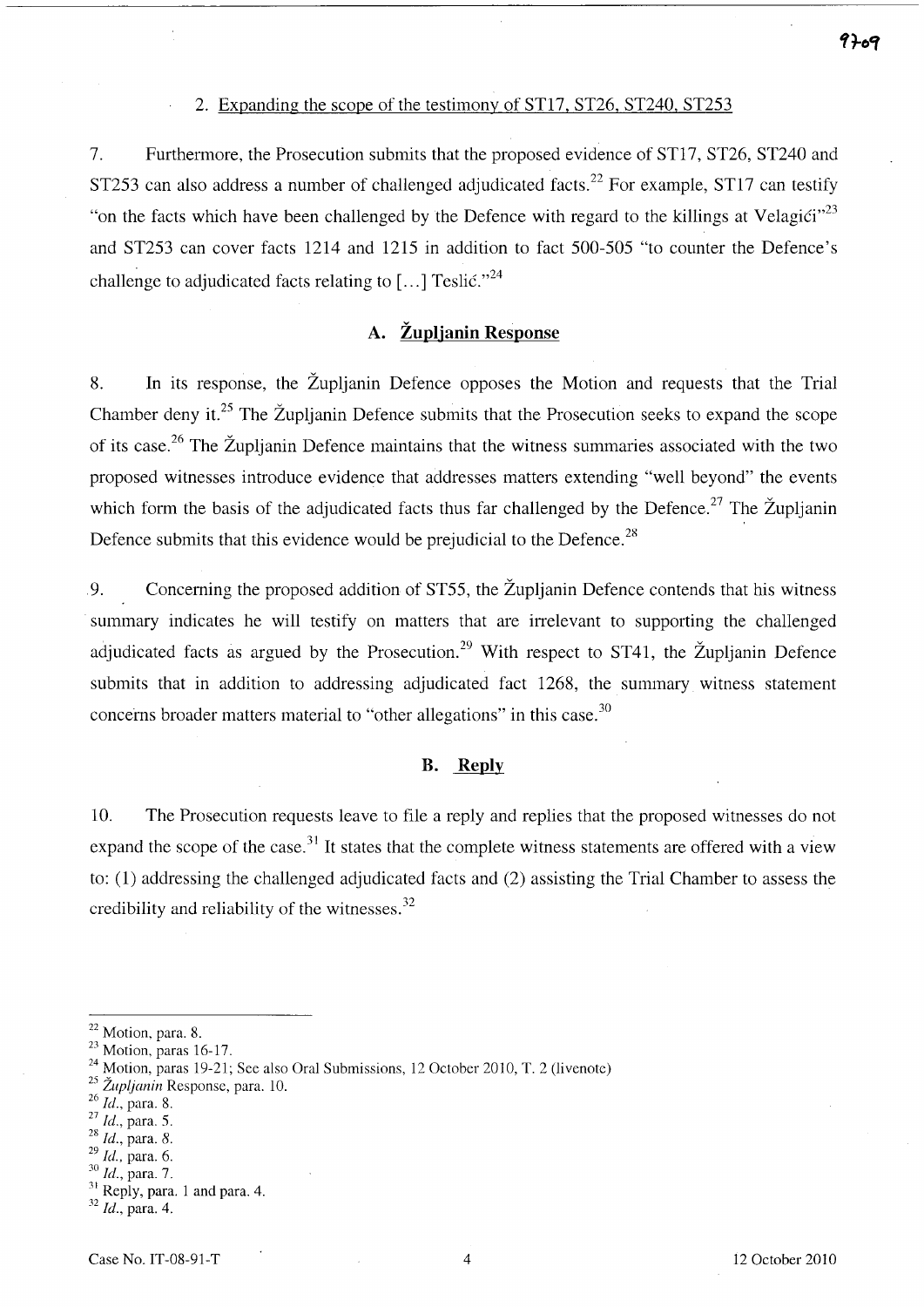### **Ill.** APPLICABLE LAW

### A. Amending the 65 fer list

11. Pursuant to Rule 73 bis(F), the Trial Chamber may grant any motion for an amendment to the Prosecution's Rule 65 *ter* witness list if satisfied that to do so is in the interests of justice. The factors that may be taken into account in assessing the interests of justice include: (1) whether the Prosecution has shown good cause for the proposed addition and (2) has exercised due diligence; (3) the *prima facie* relevance and importance of the testimony; (4) the possibility of undue delay in proceedings;  $(5)$  the repetitive or cumulative nature of the testimony;  $(6)$  the stage of the proceedings; and (7) whether the Defence would suffer undue prejudice as a result of the amendment.<sup>33</sup> In this respect, the Trial Chamber must balance the Prosecution's duty to present the available evidence to prove its case with the right of the accused to a fair and expeditious trial.<sup>34</sup>

#### B. Challenges to Adjudicated Facts

12. Under Rule 94(B), a Trial Chamber "[ ... ] may decide to take judicial notice of adjudicated facts or documentary evidence from other proceedings of the Tribunal relating to matters at issue in the current proceedings." By taking judicial notice of an adjudicated fact, a Trial Chamber "[ ... ] establishes a well-founded presumption for the accuracy of the fact which, therefore does not have to be proven again at trial, but which, subject to that presumption, may be challenged at that trial.<sup>35</sup> Judicial notice does not shift the ultimate burden of persuasion, which rests with the Prosecution.<sup>36</sup> The effect of judicial notice is to relieve the Prosecution of its initial burden to produce evidence on the adjudicated fact.<sup>37</sup> The defence may then put the adjudicated fact into question through the introduction of contrary evidence. <sup>38</sup>

13. Rule 94(B) does not specify an admissibility standard with respect to evidence tendered by the defence to challenge adjudicated facts. In order to challenge an adjudicated fact, the Appeals Chamber has held that the defence must introduce "reliable and credible" contrary evidence.<sup>39</sup> The

<sup>&</sup>lt;sup>33</sup> Prosecutor v. Milan Lukić and Sredoje Lukić, Case No. IT-98-32/1-T, Decision on motion for leave to amend Prosecution's list of witnesses, 29 Aug 2008 ("Lukić Decision"), paras 24-25; Prosecutor v. Jadranko Prlić et al., Case No. IT-04-81-T, Decision on motion to amend witness and exhibit list, 16 Jan 2008, pp. 5-6; *Prosecutor v. Vujadin* Popović et al., Case No. IT-05-88-AR73.1, Decision on appeals against decision admitting material related to Borovčanin's questioning, 14 Dec 2007, paras 37-38.

<sup>34</sup>*Lukic'Decision,* para. 23.

<sup>&</sup>lt;sup>35</sup> Prosecutor v. Slobodan Milošević, Case No. IT-02-54-AR73.5, Decision on the Prosecution's interlocutory appeal against the Trial Chamber's 10 April 2003 decision on the Prosecution's motion for judicial notice of adjudicated facts, ("Milosevic Decision"), 2S October 2003, p. 4.

*<sup>36</sup> Prosecutor v. Edouard Karemera et al.,* Case No. ICTR-9S-44-AR73(C), Decision on Prosecutor's Interlocutory Appeal of Decision on Judicial Notice, *("Karemera* Appeal Decision, 2006"), 16 June 2006, para. 42.

*<sup>37</sup> Ibid. 38 Ibid.* 

*<sup>39</sup> Ibid.*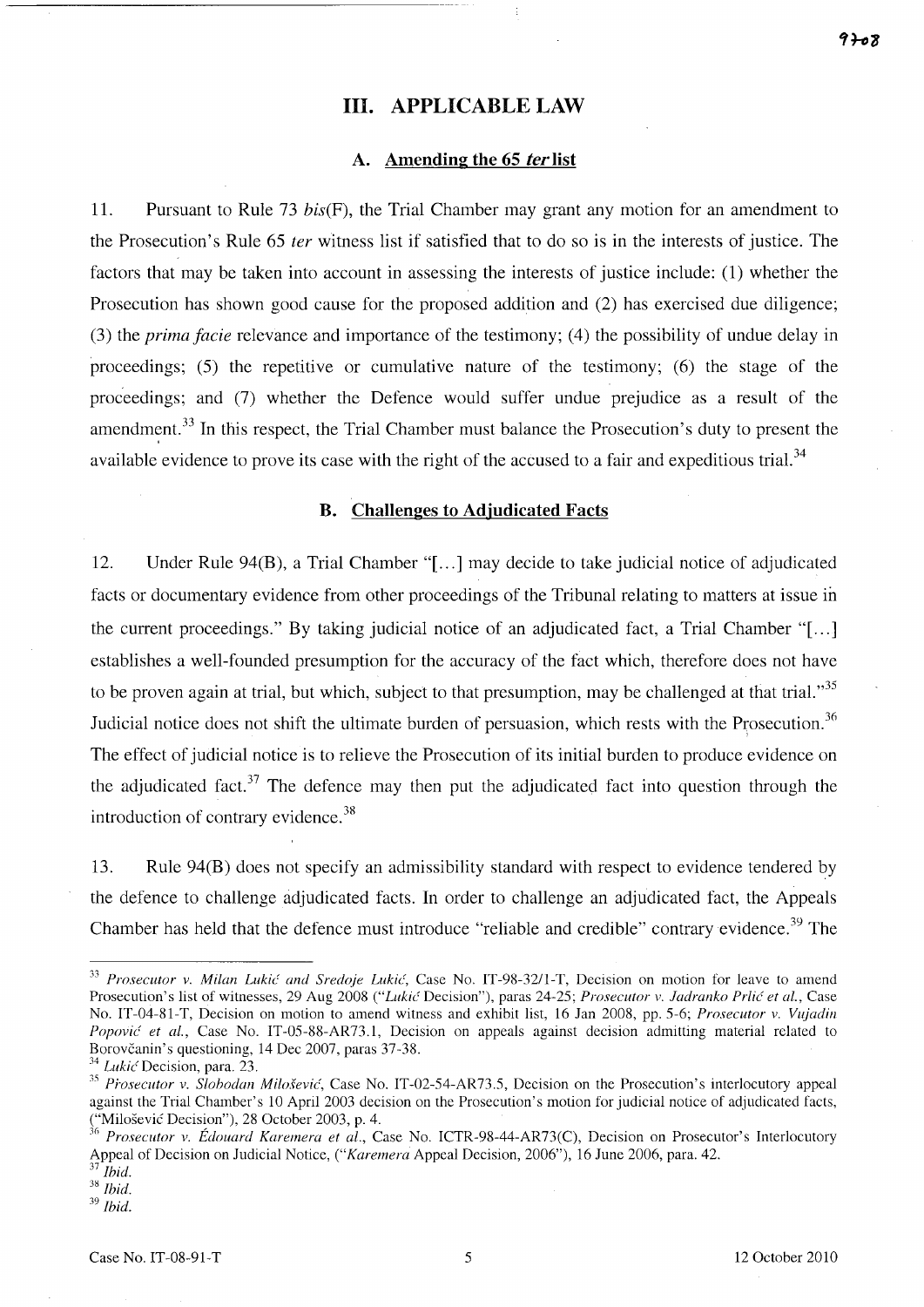$9707$ 

reliable and credible standard must be understood m the context of the general standard for admission of evidence set out in Rule  $89(C)$ .<sup>40</sup>

14. The threshold of admission for evidence challenging the veracity of an adjudicated fact about which judicial notice has been granted is relatively low: "what is required is not the definitive proof of reliability or credibility of the evidence, but the showing of *prima facie* reliability and credibility on the basis of sufficient indicia."<sup>41</sup> A conclusive evaluation of the reliability and credibility, and thus, the probative value of such evidence will only be made "in light of the totality of the evidence in the case, in the course of determining the weight to be attached to it.<sup> $,42$ </sup>

### **IV. DISCUSSION**

### A. Addition of witnesses to the 65 *ter* witness list

#### 1. ST55 - Kotor Varos

15. The Trial Chamber will first examine whether the testimony of ST167 challenges adjudicated facts  $519^{43}$ ,  $542^{44}$  and  $943^{45}$  In relation to adjudicated fact 943, when asked if he knew of a Serbian anny attack in mid-August 1992 on Dabovci village and its razing to the ground, ST167 replied: "No, I'm not aware of that."<sup>46</sup> Then, in relation to adjudicated fact 542, when asked if he knew that Bosnian Serb forces frequently robbed Bosnian Muslim homes in the village of Dabovci, ST167 replied "no".<sup>47</sup> The Trial Chamber considers that ST167's lack of awareness or knowledge of events, as conveyed during cross-examination, does not constitute a *prima facie* reliable and credible challenge to adjudicated facts 542 or 943.

*42Karemera* Appeal Decision, 2009, para. 15.

46 STl67, 30 Jun 2010, T.12456.

47 STl67, 30 Jun 2010, T.12461.

*<sup>40</sup> Prosecutor v. Edouard Karemera et al.,* Case No. ICTR-98-44-AR73.17, Decision on Joseph Nzirorera's appeal of decision on admission of evidence rebutting adjudicated facts, *("Karemera* Appeal Decision, 2009"), 29 May 2009, para. 14.

<sup>&</sup>lt;sup>1</sup> Karemera Appeal Decision, 2009, para. 15, citing *Prosecutor v. Mladen Naletilić and Vinko Martinović*, Case No. IT-98-34-A, Judgement, 3 May 2006, para. 402; *Prosecutor v. Zejnil Delalic' et aI.,* Decision on Application of Defendant Zejnil Delalic for leave to appeal against the decision of the Trial Chamber of 19 January 1998 for the admissibility of evidence, 4 March 1998, paras 17 and 20.

<sup>&</sup>lt;sup>43</sup> Adjudicated Facts Decision, Annex A, p. 43. Adjudicated fact 519 is the following: In Kotor Varoš municipality, the take-over of power by the SDS was achieved in June 1992 through attacks by Bosnian Serb armed forces on the town of Kotor Varoš and villages of Večići, Hrvačani, Ravne, Hanifići and other villages, all of which were inhabited by Muslims or Croats. During these attacks, a number of people were killed. Most inhabitants of these villages eventually fled to neighbouring areas.

Adjudicated Facts Decision, Annex A, p. 45. Adjudicated fact 542 is the following: In the village of Dabovci, Bosnian Serb forces frequently looted Bosnian Muslim homes.

<sup>&</sup>lt;sup>45</sup> Adjudicated Facts Decision, Annex A, p. 79. Adjudicated fact 943 is the following: At least three Bosnian Muslim men from Dabovci were killed after Bosnian Serb soldiers had destroyed their village in mid-August of 1992. The men, all civilians, were taken to a nearby place and were summarily executed by the soldiers.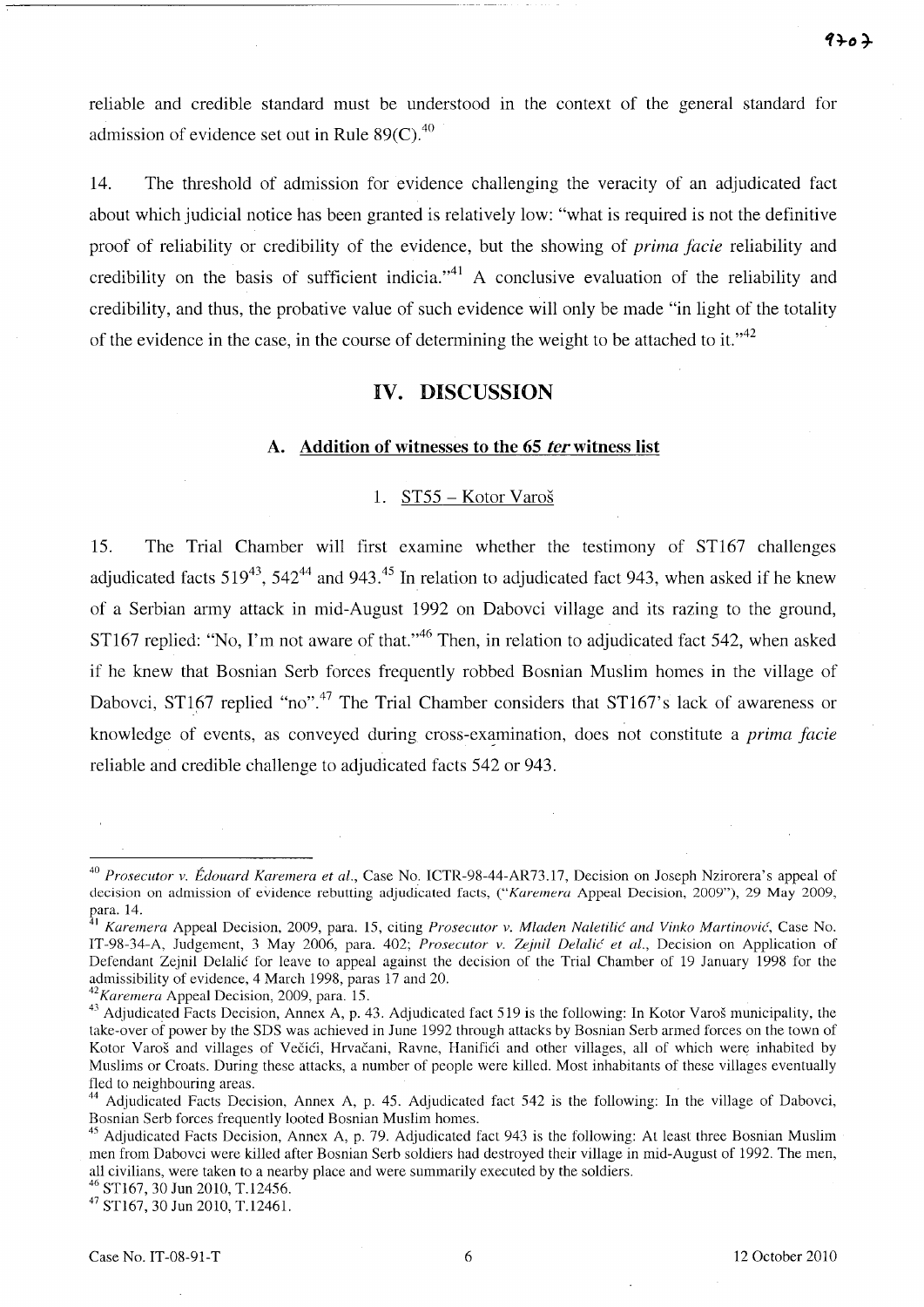16. Similarly, in relation to the portions of adjudicated fact 519 addressing an attack on villages in the municipality of Kotor Varos and the ethnic composition of the attacked villages, ST167 stated that "[...] all these houses [along the main road of Dabovci] are intact<sup> $,48$ </sup> and that "[...] as for Dabovci village  $[\dots]$ , it's a place populated by Serbs."<sup>49</sup> The Trial Chamber notes that ST167's testimony on the attack and the ethnic composition in Dobovci is equivocal. He may have been refening to the present situation rather than that in June 1992. The Trial Chamber therefore considers that STI67's testimony, by itself, does not constitute a *prima facie* reliable and credible challenge to adjudicated fact 519.

17. **In** the absence of a *prima facie* reliable and credible challenge to adjudicated facts 542, 943 and 519, the Trial Chamber concludes that no good cause has been shown with respect to the addition of ST55 to the 65 *fer* list. The Trial Chamber will therefore not consider other factors relevant to amending 65 *fer* lists.

### 2. ST41 - Doboj

18. The Trial Chamber will next consider the addition of ST41 who is proposed to address the testimony of ST216 and ST162 on adjudicated fact 1268 on the discriminatory application of a curfew to non-Serbs in Doboj in May 1992.<sup>50</sup> Under cross-examination ST216 stated that the curfew in Doboj in 1992 applied to "all citizens".<sup>51</sup> Similarly, under cross-examination ST162 confirmed that the decision to impose a curfew in Doboj applied to "[...] all citizens except for authorised officials and persons working for bodies of special interest [...].<sup>552</sup>

19. Accordingly, the Trial Chamber considers that the testimony of ST216 and ST162 constitute a *prima facie* reliable and credible challenge to adjudicated fact 1268 pertaining to the discriminatory application of a curfew to non-Serbs in Doboj in May 1992. On the basis of this unequivocal testimony the Trial Chamber is satisfied that the Prosecution has, in this case, sufficiently demonstrated good cause for the addition of ST41 to the 65 *ter* list.

20. Furthennore, the Trial Chamber is persuaded that the evidence associated with ST41 is *prima facie* relevant to the challenged adjudicated fact and of sufficient importance to the charges in the indictment. Equally, the Trial Chamber does not consider that the Defence would be unduly

<sup>48</sup> STl67, 30 Jun 2010, T.12457.

<sup>4~</sup> STl67, 30 Jun 2010, T.12457, 30 Jun 2010, T.12456.

<sup>50</sup> Adjudicated Facts Decision, Annex A, p. 116. Adjudicated fact 1268 is the following: On 3 May [1992], Serb paramilitaries, the JNA, and the police took over Doboj town. The Serb crisis staff took control of the municipality, and all remaining Muslim police officers were arrested. Muslims and Croats were ordered to surrender their weapons. The Serb authorities issued a curfew allowing Muslims and Croats to be outside their homes for only two hours per day, rrompting many Muslims and Croats to leave town.

<sup>&</sup>lt;sup>31</sup> ST216, 28 Apr 2010, T. 9366-9367, 11 May 2010, 9368-9371.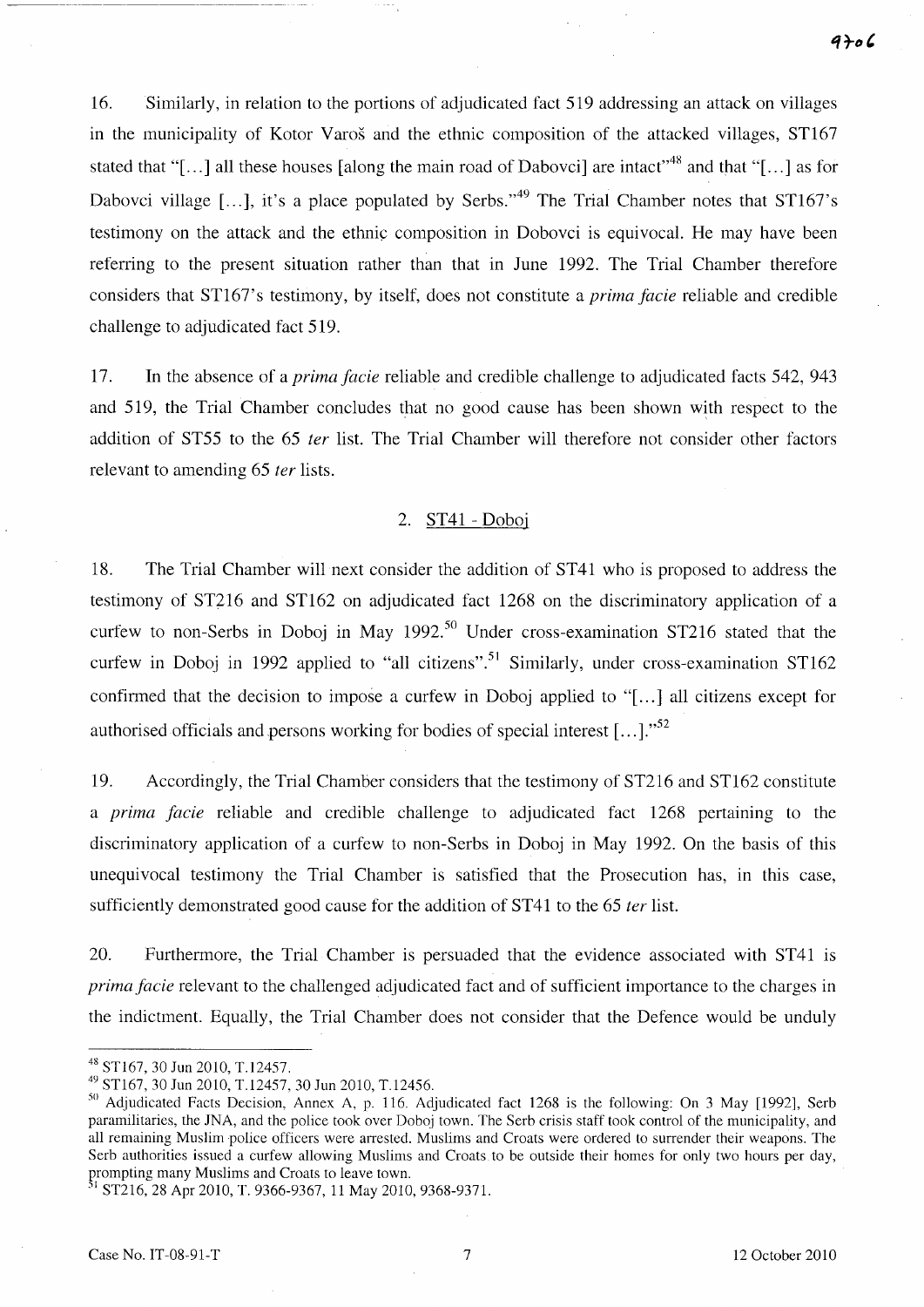prejudiced by the addition of ST41 on the basis that his statement was already disclosed to the Defence during pre-trial proceedings.<sup>53</sup> For this same reason, the Trial Chamber is not persuaded that the Prosecution is seeking to expand the scope of the case. Therefore, the Trial Chamber is satisfied that it is in the interests of justice to allow the addition of ST41 to the Prosecution's Rule *65 ter* witness list. ST41' s testimony shall be limited to the substance of the challenged adjudicated fact.

#### **B. Expansion of Testimony**

### 1. ST26 and ST240 - Kotor Varoš

21. For the reasons set forth above with respect to ST55, the Trial Chamber is not persuaded that a *prima facie* reliable and credible challenge has been made to adjudicated facts 542 and 943.<sup>54</sup> Accordingly, the Trial Chamber is not persuaded that the scope of testimony of ST26 and ST240 should be expanded.

### 2. ST17 - Kljuc

22. The Trial Chamber therefore moves on to consider the Prosecution's request to expand the scope of testimony of ST17 in order to address the testimony of ST54 concerning adjudicated facts 558<sup>55</sup>, 559<sup>56</sup>, 561<sup>57</sup>, 562<sup>58</sup> and 563.<sup>59</sup> These facts set out a chain of events pertaining to the 1 June 1992 killing of civilians at the old primary school in Velagići in the municipality of Kljuć. The Trial Chamber notes that prior to the opening of ST54's testimony, the Prosecution stated that it would not call evidence related to the 1 June 1992 killings at Velagici because they were adequately addressed by adjudicated facts.<sup>60</sup> As these five adjudicated facts are interlinked, the Trial Chamber will assess whether the Zupljanin Defence has presented a *prima facie* reliable and credible challenge with respect to these adjudicated facts as a whole.

<sup>52</sup> STl62, 11 May 2010, T. 9933-9934, 11 May 2010, T. 9945-9943.

<sup>53</sup> Motion, para. 27.

<sup>54</sup> See *supra,* para. 15.

*ss* Adjudicated Facts Decision, Annex A, p. 46. Adjudicated fact 558 is the following: During the evening of 1 June 1992, Bosnian Serb police from the checkpoint at Velagići sent a man to the predominantly Bosnian Muslim hamlets of Vojići, Nežići, Hašići, Častovići and Hadžići. He informed the local population that they were obliged to come to Velagići.

<sup>56</sup> Adjudicated Facts Decision, Annex A, p. 46. Adjudicated fact 559 is the following: In the old primary school in Velagici, around a hundred residents from these hamlets were confined.

 $57$  Adjudicated Facts Decision, Annex A, p. 47. Adjudicated fact 561 is the following: Shortly before midnight, people were taken out from the school and ordered to line up in front of the building.

<sup>&</sup>lt;sup>58</sup> Adjudicated Facts Decision, Annex A, p. 47. Adjudicated fact 562 is the following: Then, two Bosnian Serb soldiers armed with automatic rifles opened fire on them.

 $59$  Adjudicated Facts Decision, Annex A, p. 47. Adjudicated fact 563 is the following: At least 77 civilians were killed in this incident.

<sup>60</sup> ST54, 3 Feb 2010, T. 6052.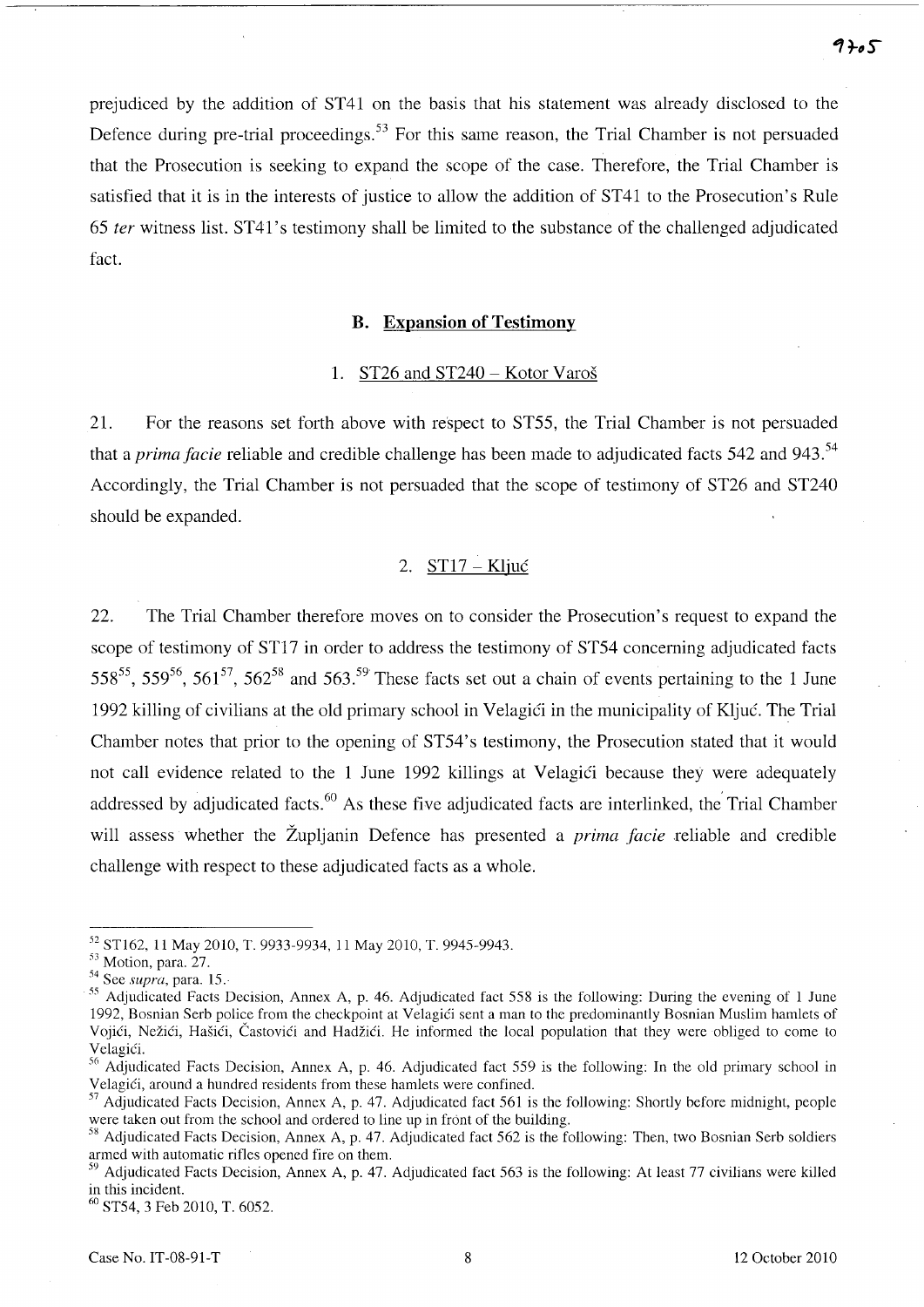23. The Motion identifies Exhibit 2D042 as the basis of the Zupljanin Defence's purported challenge to the five adjudicated facts.  $61$  The document is a request from the Military Prosecutor's Office in Banja Luka to the military investigating judge to commence an investigation into the 1 June 1992 killing of civilians at the local school in Velagici allegedly by named military personnel ("Military Prosecutor's Request").<sup>62</sup> The Military Prosecutor's Request is consistent with the adjudicated facts to the extent that it confirms the killing of civilians by Bosnian Serb soldiers on 1 June 1992 at the local school in Velagići.<sup>63</sup> However, the descriptions of the circumstances leading to the killing of the civilians in the adjudicated facts and in the Military Prosecutor's Request are - inconsistent. For example, the description in the Military Prosecutor's Request indicates that six of the civilians detained at the local school in Velagici were shot because they "began using insulting language."<sup>64</sup> The Military Prosecutor's Request further indicates that "an argument began between them [the civilians] and the guards in the school, so that at one point a group of civilians tried to escape [...] [and ] at that moment, [guards] [...] opened fire and shot dead all the persons who were escaping from the school.<sup> $,65$ </sup> By contrast, the adjudicated facts indicate that the civilians detained at the local school in Velagići were ordered to line up and then Bosnian Serb soldiers opened fire on them. 66 On this basis, the Trial Chamber considers that there is a *prima facie* reliable and credible challenge to adjudicated facts 558, 559, 561, 562 and 563.

24. Furthermore, the Trial Chamber considers that the proposed expansion of ST17's testimony, a personal account of these events, is relevant to the adjudicated facts and has probative value. The Trial Chamber does not consider that expanding the scope of his testimony will unduly prejudice the Defence as they have been on sufficient notice of this testimony. Therefore, the Trial Chamber is satisfied that it is in the interests of justice to allow ST17 to testify as to these matters.

# 3. ST253 - Teslić

25. The Trial Chamber will next consider the Prosecution's request to expand the scope of testimony of ST253 in order to address the testimony of ST207 arid ST191 on adjudicated facts 1214 and 1215.

26. Adjudicated fact 1214, concerning events in the town of Teslic in April 1992, essentially encompasses four elements: (1) the barricading of the town; (2) the appearance of road signs in

<sup>61 2</sup>D0042, Request by Military Prosecutor's office in Banja Luka to the military investigating judge for an investigation, 8 March 1993.

<sup>62</sup>*Ihid.* 

*<sup>63</sup>*Id., para. 12.

*<sup>64</sup> Ihid.* 

<sup>65</sup> *Ihid.* 

<sup>&</sup>lt;sup>66</sup> Adjudicated facts 561 and 562. See Adjudicated Facts Decision, Annex A, p. 47.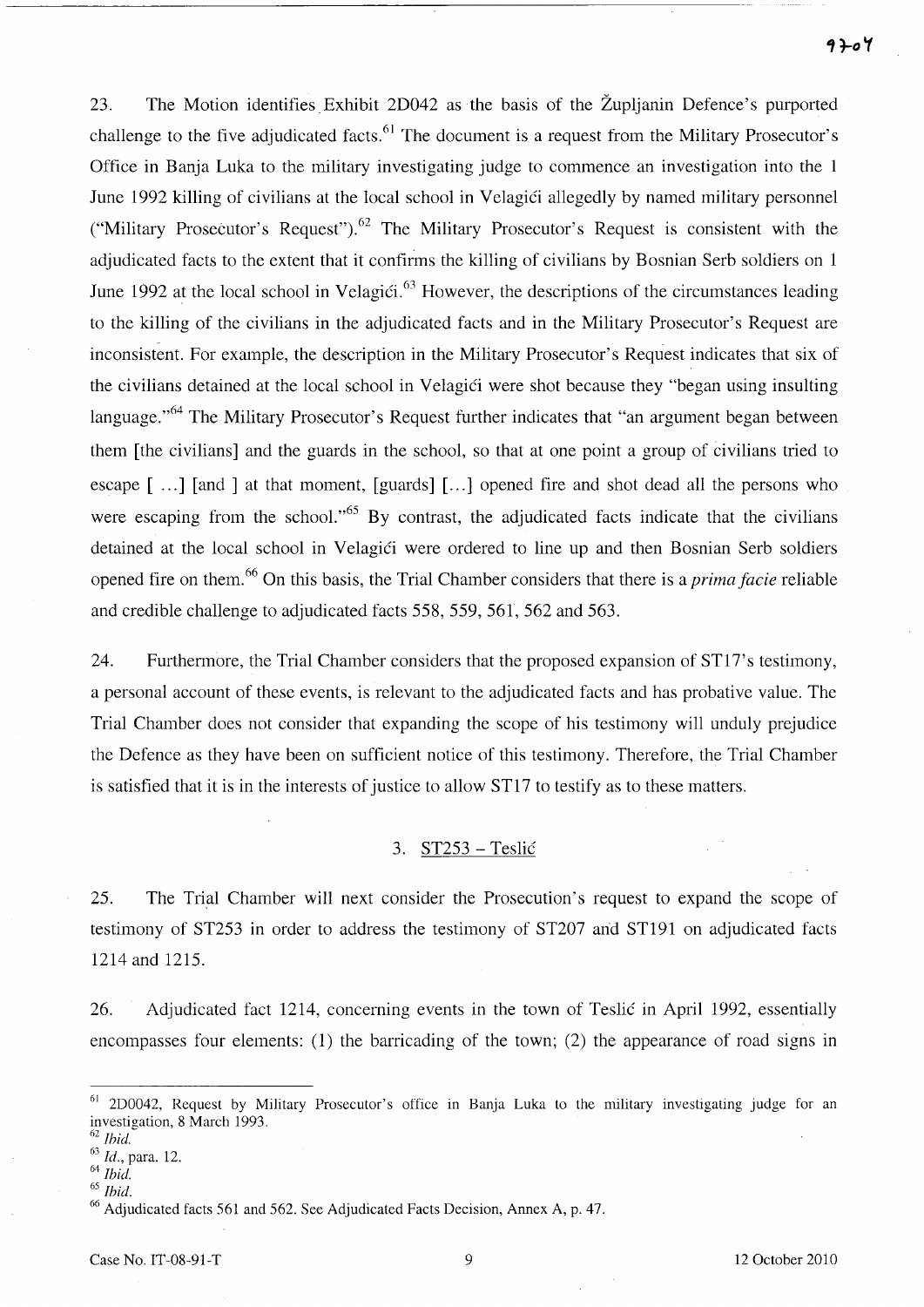Cyrillic; (3) the Teslic SJB had become part of the Banja Luka CSB; and (4) non-Serb police officers were fired by the SDS appointed president of the municipality. 67 The challenged element of the adjudicated fact concerns the appearance of road signs in Cyrillic. The Trial Chamber will assess whether the Zupljanin Defence has presented a *prima facie* reliable and credible challenge with respect to this element.

27. When asked under cross-examination if traffic signs or other signs were changed from Latin to Cyrillic script, ST207 stated, "That did not happen."<sup>68</sup> When asked the same question under cross-examination, ST191 affirmed that no road signs had been changed to Cyrillic.<sup>69</sup> The Trial Chamber considers that on the basis of this testimony, there is a *prima facie* reliable and credible challenge to this element of adjudicated fact 1214.

28. Turning to adjudicated fact 1215, which concerns events in the town of Teslic around May 1992, it essentially encompasses three elements: (1) the arrival of paramilitary groups; (2) the beating and killing (by the paramilitary groups) of people around the town; and (3) the destruction of or damage to Muslim and Croat properties including mosques and churches.<sup>70</sup> The challenged element of the adjudicated fact is the arrival of paramilitary groups in Teslic. The Trial Chamber will assess whether the Župljanin Defence has presented a *prima facie* reliable and credible challenge with respect to this element of adjudicated fact 1215.

29. When asked under cross-examination if, as far as he knew, "Arkan's Men" were present in the municipality of Teslic in May 1992, ST207 replied, "I don't have any knowledge about their presence."<sup>71</sup> When asked if the "White Eagles" or "Šešelj's Group" were present, ST207 replied, "No. $172$  Finally, when asked if there were any other paramilitary groups present in Teslic between May and July 1992, save for early June when "this group from Doboj" arrived, ST207 replied, "Not that I know of." $^{73}$ 

30. The Trial Chamber considers ST207's testimony, denying the presence in Teslic of paramilitary groups explicitly mentioned-Arkan's Men and the White Eagles-in the adjudicated

<sup>&</sup>lt;sup>67</sup> Adjudicated Facts Decision, Annex A, p. 109. Adjudicated fact 1214 is the following: In April 1992, Teslic town was barricaded and road signs appeared in Cyrillic. The Teslic SJB, which had been part of the Doboj CSB under the Bosnia-Herzegovina MUP, became part of the Banja Luka CSB. The SDS appointed president of the municipality fired all non-Serb police officers.

<sup>68</sup> ST207, 13 May 2010, T.I0139.

<sup>69</sup> STl91, 13 May 2010, T.10258.

<sup>&</sup>lt;sup>70</sup> Adjudicated Facts Decision, Annex A, p. 109. Adjudicated fact 1215 is the following: Around May 1992, many paramilitary groups, such as Arkan's Men, the White Eagles, and the Red Berets arrived in the town of Teslic. They beat and killed people around the town and destroyed or damaged Muslim and Croat properties, including five or six mosques in Teslic town and surrounding villages as well as Catholic churches.

 $71$  ST207, 13 May 2010, T.10139.

 $72$  ST207, 13 May 2010, T.10139.

<sup>73</sup> ST207, 13 May 2010, T.10139.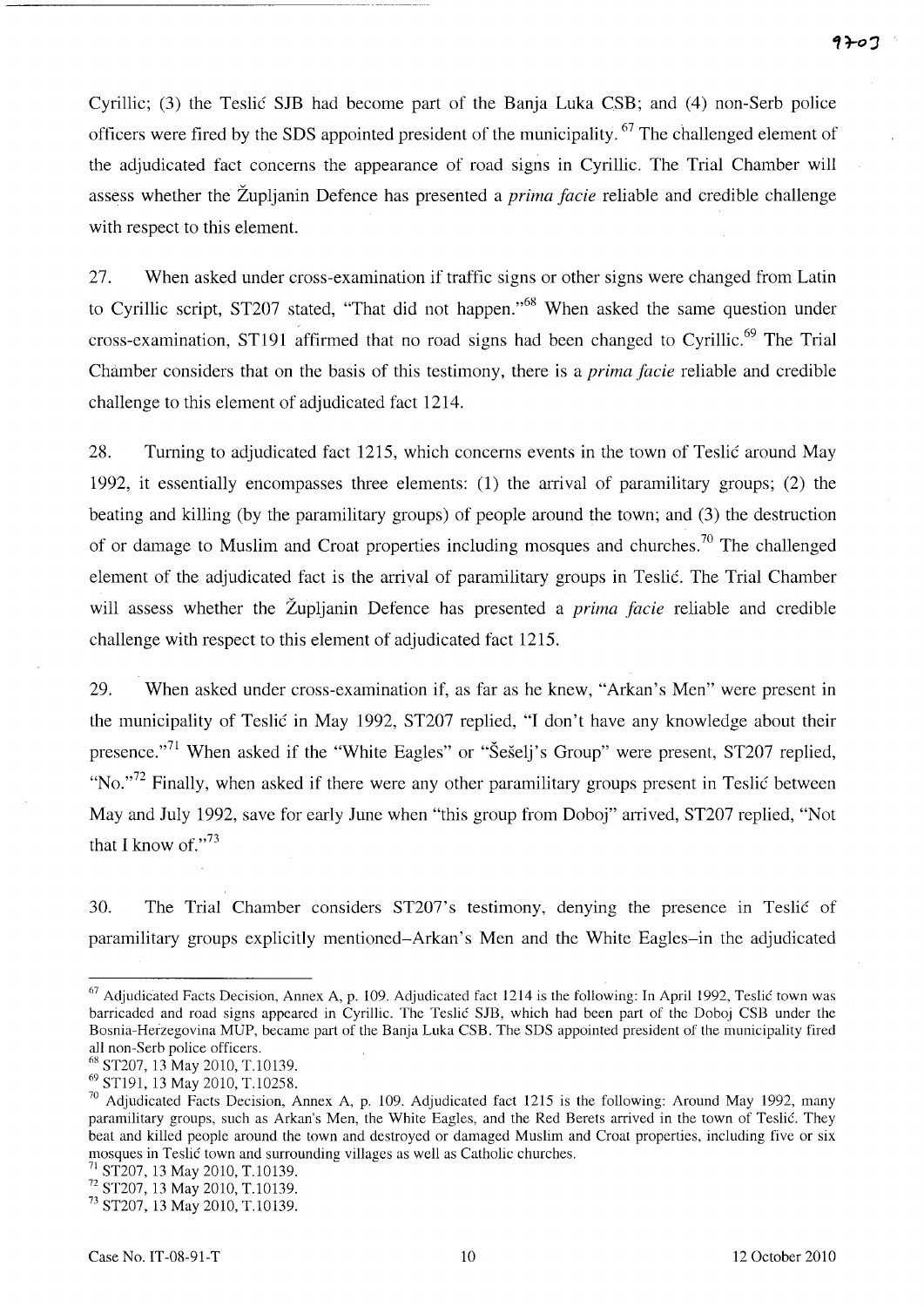fact, a *prima facie* reliable and credible challenge to this element of adjudicated fact 1215. This notwithstanding that he acknowledges the presence of a "group from Doboj", which partly supports the adjudicated fact in that many paramilitary groups were present.<sup>74</sup>

31. Furthermore, the Trial Chamber considers that ST253's testimony, which includes discussion of the curfew and the presence of paramilitary groups in Teslic in 1992, is relevant to the adjudicated facts and has probative value. The Trial Chamber does not consider that expanding the scope of his testimony will unduly prejudice the Defence as they have been on sufficient notice of this testimony. Therefore, the Trial Chamber is satisfied that it is in the interests of justice to allow ST253 to testify as to these matters.

# **v. DISPOSITION**

For the foregoing reasons, pursuant to Rules 65 *ter,* 89(C) and (D), the Trial Chamber:

**GRANTS** leave to the Prosecution to file its Reply and accepts it;

**GRANTS** the Motion and permits the addition of ST41 to the 65 *ter* witness list;

**AFFIRMS** the oral decision on expansion of the scope of testimony of ST17;

**GRANTS** the Motion to expand the scope of testimony of ST253;

**DENIES** the remainder of the Motion;

**ORDERS** that the testimony of each witness shall be limited to the substance of the corresponding challenged adjudicated fact or facts and that the total time previously granted to the Prosecution to present its case shall not be exceeded; and